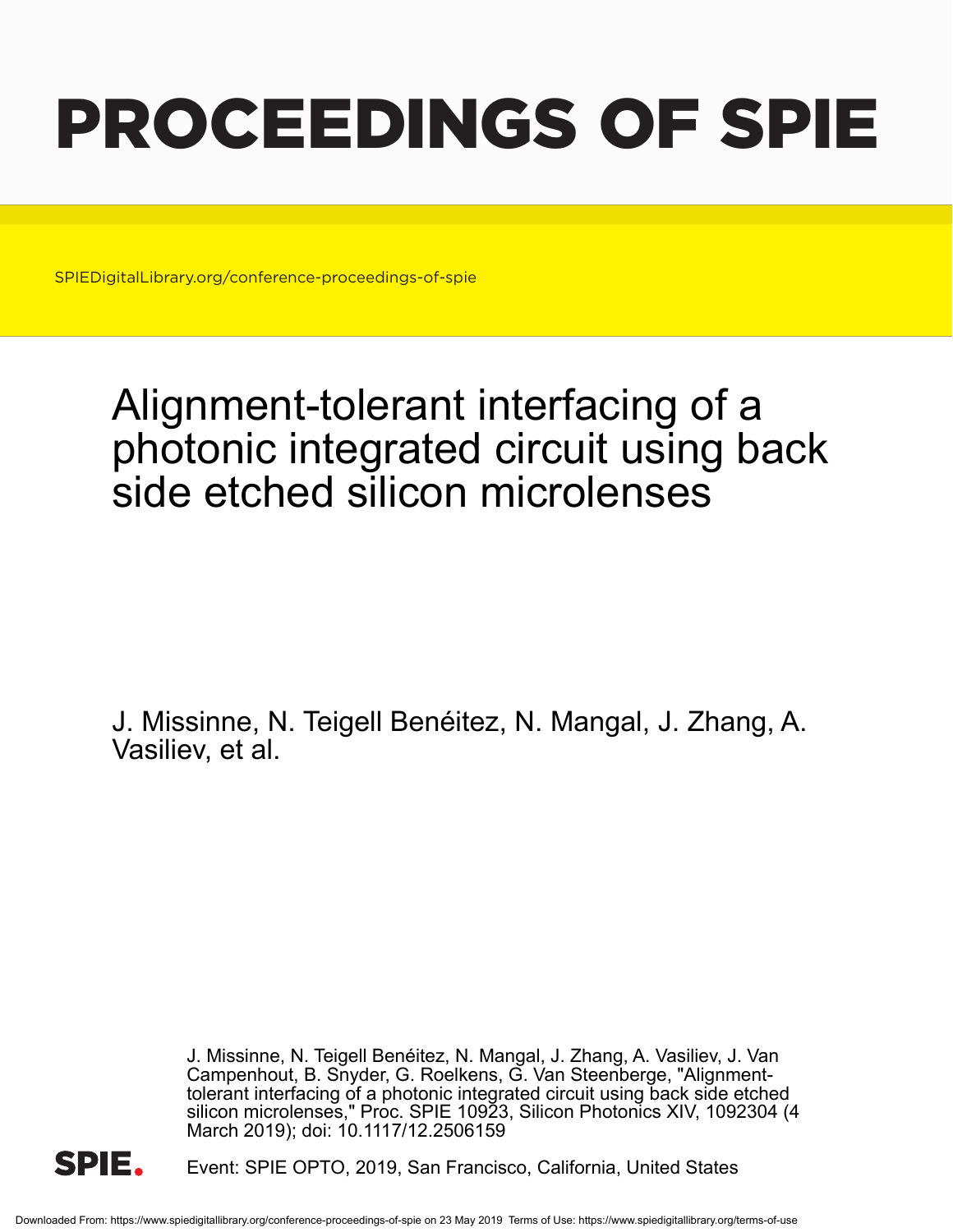### **Alignment-tolerant interfacing of a photonic integrated circuit using back side etched silicon microlenses**

J. Missinne<sup>\*,1</sup>, N. Teigell Benéitez<sup>2</sup>, N. Mangal<sup>1,3</sup>, J. Zhang<sup>2</sup>, A. Vasiliev<sup>2</sup>, J. Van Campenhout<sup>3</sup>, B. Snyder<sup>3</sup>, G. Roelkens<sup>2</sup>, G. Van Steenberge<sup>1</sup>

<sup>1</sup>Center for Microsystems Technology, Ghent University-imec, Technologiepark 126, B-9052 Zwijnaarde, Belgium.

<sup>2</sup>Photonics Research Group, Ghent University-imec, Technologiepark 126, B-9052 Zwijnaarde,

Belgium.

<sup>3</sup>imec, Kapeldreef 75, B-3001 Leuven, Belgium.

#### **ABSTRACT**

Directly interfacing a photonic integrated circuit allows at best an alignment tolerance of a few micrometer due to the small dimensions of optical (coupling) features on chip, but when using microlenses integrated on the substrate-side, alignment tolerances for interfacing the chips can greatly be relaxed. This is demonstrated on a 750 μm thick chip with standard grating couplers (operation wavelength around 1550 nm). Low roughness silicon microlenses were realized by transferring reflowed photoresist into the silicon substrate using reactive ion etching. The microlens allows interfacing the chip from the backside with an expanded beam, drastically increasing lateral alignment tolerances. A 1 dB alignment tolerance of  $\pm 8 \mu m$  and  $\pm 11 \mu m$  (along and perpendicular to the grating coupler direction, respectively) was experimentally found when a 40 μm mode field diameter beam was used at the input.

**Keywords:** back side, photonic integrated circuit, silicon microlens, tolerant alignment

#### **1. INTRODUCTION**

Photonic Integrated Circuits (PICs) are commonly interfaced with single-mode fibers using grating couplers by performing active alignment [1]. However, due to the relatively small mode field diameter (MFD) of these fibers, their alignment with respect to the grating couplers is very critical (about  $2 \mu m$  for a 1 dB lateral alignment tolerance), making it difficult to perform passive alignment. Especially for disposable chips, such as for sensor applications, this is not ideal since an alignment step is required each time the photonic sensor chip is replaced. Furthermore, fibers interfaced via the top side (or device side) of the chip can block active sensor regions. Both of these issues issues can be resolved by interfacing the (sensor) chip from the back side using microlenses, as illustrated in Figure 1. The idea is to expand the beam emitted by the grating coupler through the bulk silicon substrate and then collimate it with the help of microlenses fabricated at the back side of the chip. An expanded mode field diameter of the resultant beam provides relaxed alignment tolerance of the chip with respect to the readout. This concept was shown before using hybrid integration of glass microlenses on the top side [2] or polymer microlenses on the back side [3] of a PIC. In the current paper, this concept is implemented using monolithically integrated microlenses on the back of regular, shallow-etched grating couplers.



Figure 1. Conventional method for interfacing grating couplers on a PIC (left) and proposed method using integrated microlenses.

\*jeroen.missinne@ugent.be; phone +32 9 264 5621; fax +32 9 264 3594; www.cmst.be

Silicon Photonics XIV, edited by Graham T. Reed, Andrew P. Knights, Proc. of SPIE Vol. 10923 1092304 · © 2019 SPIE · CCC code: 0277-786X/19/\$18 · doi: 10.1117/12.2506159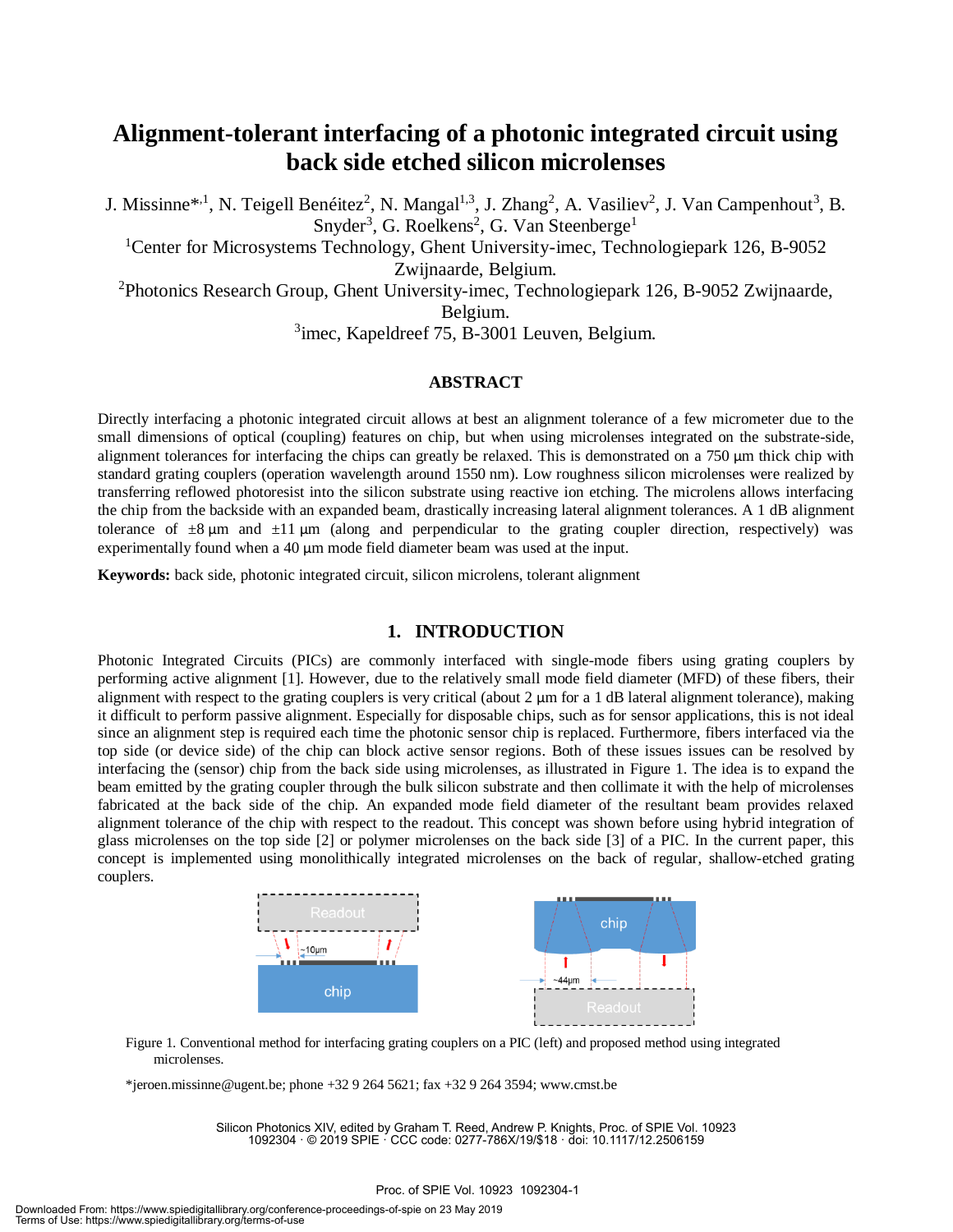#### **2. OPTICAL COUPLING CONCEPT**

A regular grating coupler, designed for a peak wavelength at 1550 nm, emits a beam that is mode-matched with a singlemode fiber with a spot diameter of 10.4 μm. Furthermore, a regular grating emits about 30% (5 dB) of in the input power into each of the upward and downward direction respectively [1]. The beam emitted in the downward direction expands while traveling through the substrate approximately dictated by the gaussian beam theory (approximately since the emitted beam is usually not perfectly Gaussian). If a suitable lens is then placed on the chip backside, this divergent beam can be collimated. Conversely, a collimated beam from an external source with the correct diameter, which is launched onto the lens, can be focussed into a 10 μm spot on the grating coupler. When this larger, expanded beam at the microlens side is used for interfacing the chip, the lateral alignment tolerances are greatly relaxed, compared to directly coupling from a single mode fiber to the grating coupler.

#### **2.1 Lens design**

The required lens radius of curvature (ROC) can be estimated from the formula for refraction at a spherical silicon-air surface (geometric optics approximation), i.e. ROC  $\approx f((n_{si} - n_{air})/n_{si})$ , where f is the lens focal distance and  $n_{si}$  and  $n_{air}$  are the refractive index (at  $\lambda = 1550$  nm) of silicon and air respectively. To collimate the divergent beam emitted by the grating coupler, the focal distance of the lens should be the same as the distance between grating coupler and lens vertex  $(-750 \mu m)$ , requiring an estimated ROC of 546 μm.

The lens design was further fine-tuned for maximum collimation using the Zemax OpticStudio which allows both ray tracing and gaussian beam propagation simulations (using the physical optics module). The resulting design, showing the required ROC of 568 μm, is visualized in Figure 2. The diameter of the beam is defined by the wavelength (design wavelength = 1550 nm), refractive index and thickness of the silicon substrate and by the numerical aperture of the grating coupler (in case of the ray tracing model) or by the waist of the beam emitted by the grating coupler (in case of the Gaussian beam approximation). Taking these into acount, the diameter of the beam at the microlens will be 44 μm for a standard grating coupler (waist 5 μm, 10° coupling angle in air) on a chip with a substrate thickness of 750 μm.



Figure 2. Zemax ray-trace model for the monolithic integration of a microlens on the backside of a photonic chip, including the relevant parameters (ROC: radius of curvature).

Fabricating microlenses using the reflow technique as described below is prone to certain process tolerances. Therefore, the influence of variations of the lens ROC on the coupling effiency was studied using a Gaussian beam approximation model. For this study, the grating coupler was assumed to emit a Gaussian beam with a 5  $\mu$ m waist (10  $\mu$ m spot size) which propagates through the silicon substrate and is eventually collimated by the microlens. The normalized coupling efficiency was determined by calculating the overlap integral between the collimated beam and a Gaussian mode with a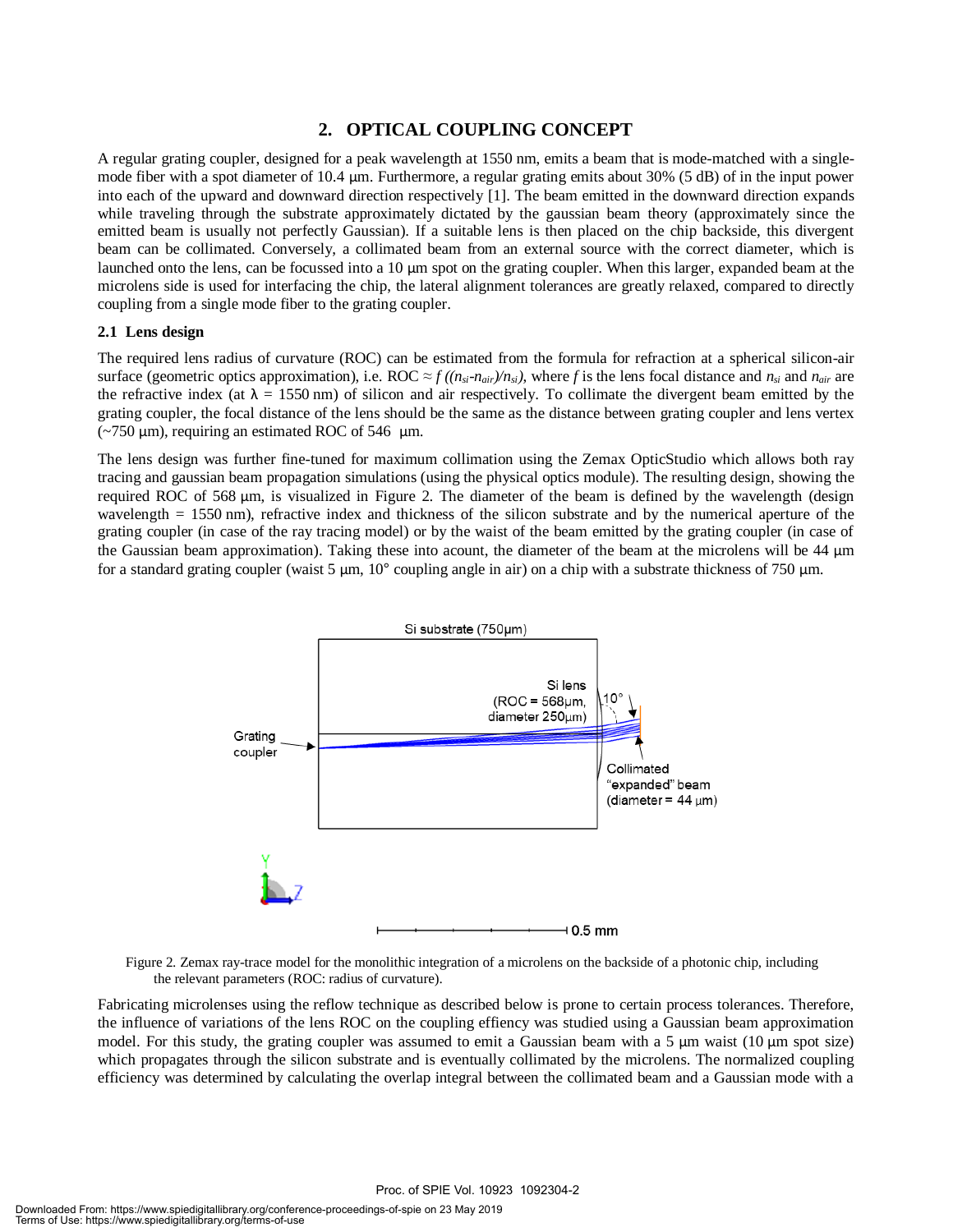44 μm diameter, positioned 100 μm away from the microlens (relative coupling efficiency equal to 1 in case the lens ROC is exactly as designed). Figure 3 shows that there is a relatively large tolerance on the ROC of the microlens, i.e. a 1-dB drop in coupling efficiency occurs for a deviation of +/-130um in the radius of curvature of the microlens. Of course, when the ROC deviates from the design, the beam will not be perfectly collimated, which would impact its positioning tolerance in the z-direction (direction along the beam, away from the lens).



Figure 3. Influence of the lens ROC on the normalized coupling efficiency.

#### **2.2 Lateral alignment tolerances**

The lateral alignment tolerance of the PIC with back side microlens is estimated by calculating the change in coupling efficiency when an external Gaussian beam (beam diameter 44 μm, 100 μm away from the microlens) is displaced in the x- and y-direction above the microlens. Again, the coupling efficiency is estimated by calculating the overlap integral with a Gaussian mode with spot size  $10 \mu m$  at the location of the grating coupler. From Figure 4 it can be seen that the 1 dB alignment tolerance is  $\pm 10 \mu m$  in that case. This tolerance is the same for both directions which results from the assumption that the grating coupler diffracts a circular Gaussian beam. Since this is only an approximation and since a grating coupler is wavelength selective, the actual alignment tolerance will slightly differ in x- and y-direction, as discussed in section 4.



Figure 4. Influence of the interfacing beam misalignment on the relative coupling efficiency.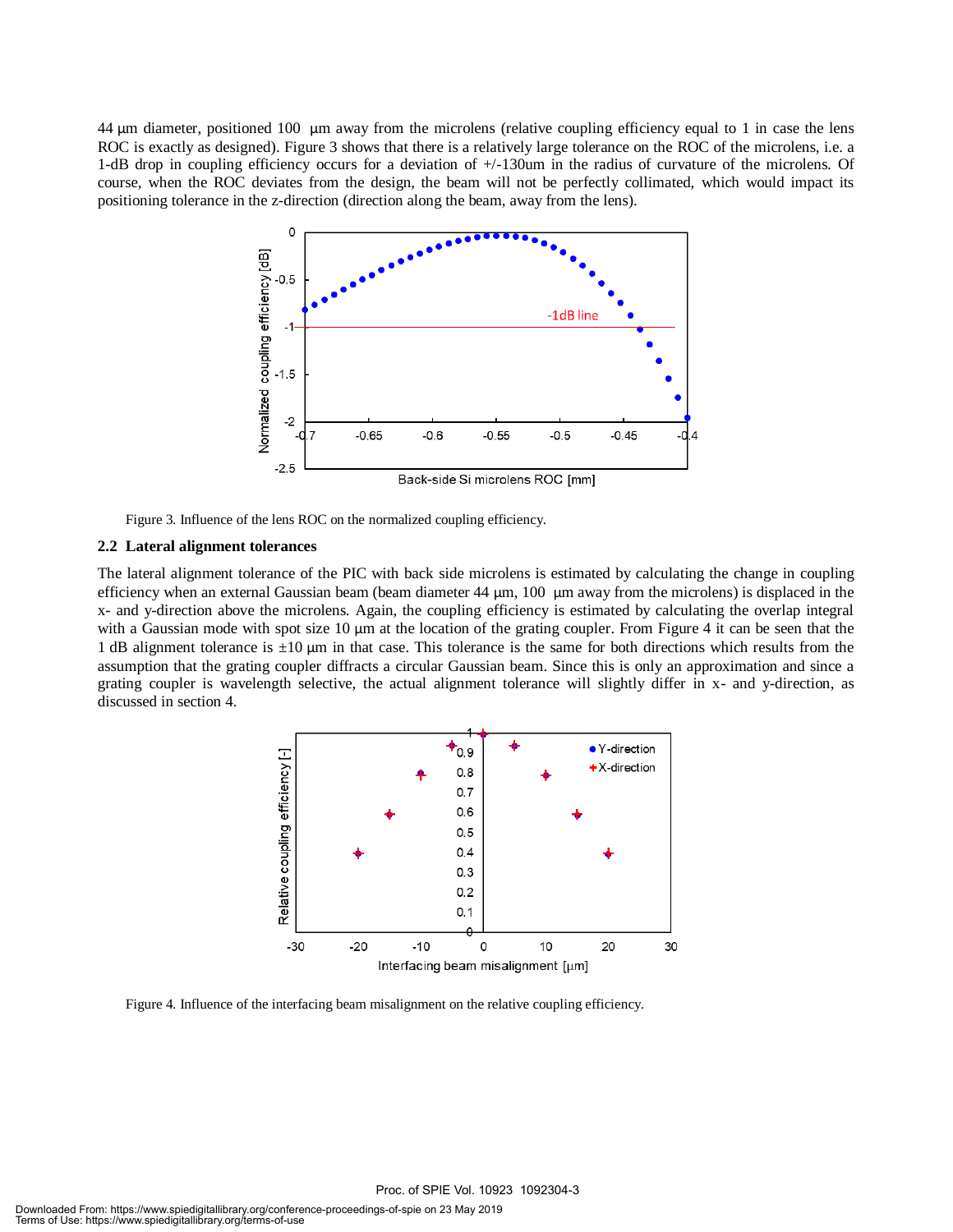#### **3. SILICON MICROLENS FABRICATION**

The microlenses are fabricated by reflowing AZ 4562 resist [4] features on the back side of the PIC and subsequently transfering them into the silicon substrate using reactive ion etching (RIE). During this process the device side was protected with a 10 μm thick AZ 4562 resist layer.

This process is schematically illustrated in Figure 5. First, the rough backside of the PIC was polished to make it optically smooth. Then, disks were patterned using lithography and aligned with respect to the grating couplers on the device side using an EVG 602 double side mask aligner. Afterwards, the PIC was heated leading to reflow of the resist structures yielding spherical lens surfaces. The ROC of these lenses depends on the diameter and thickness of the initial disks. For achieving the required lens with an ROC equal to 568 μm, a 250 μm diameter disk with a 11.5 μm thickness was required.



Figure 5. Schematic overview of the microlens fabrication process.

Once the resist lenses were realized, they were transferred into the silicon substrate using an RIE process optimized for achieving a 1:1 resist:silicon etch ratio (Oxford RIE-ICP System 100, 40 mtorr, 20 °C, 75 W, SF<sub>6</sub> 15.2 sccm, O<sub>2</sub> 38 sccm,  $t = 180$  min). This way, the etch process does not change the ROC as defined by the photoresist structure.

The surface profiles of the resulting silicon micolenses were measured using a mechanical stylus-based profiler (Veeco Dektak), as shown in Figure 6. An ROC of 602 μm was found (calculated by performing a circle fitting through the measured data), which was slightly larger than the targetted ROC, but still well within the 1 dB tolerance range as discussed above and illustrated in Figure 3. This could be due to process variations, arising mainly in the resist thickness and the etch ratio. Figure 6 also shows some defects on the etched lens, which were likely caused by the contamination of the chamber of the RIE tool.



Figure 6. Cross-sectional profile of a silicon microlens with a  $\sim$  250 µm diameter etched into the backside of a PIC. The inset shows an image of the same microlens indicating where the cross-sectional profile was recorded (dashed red line).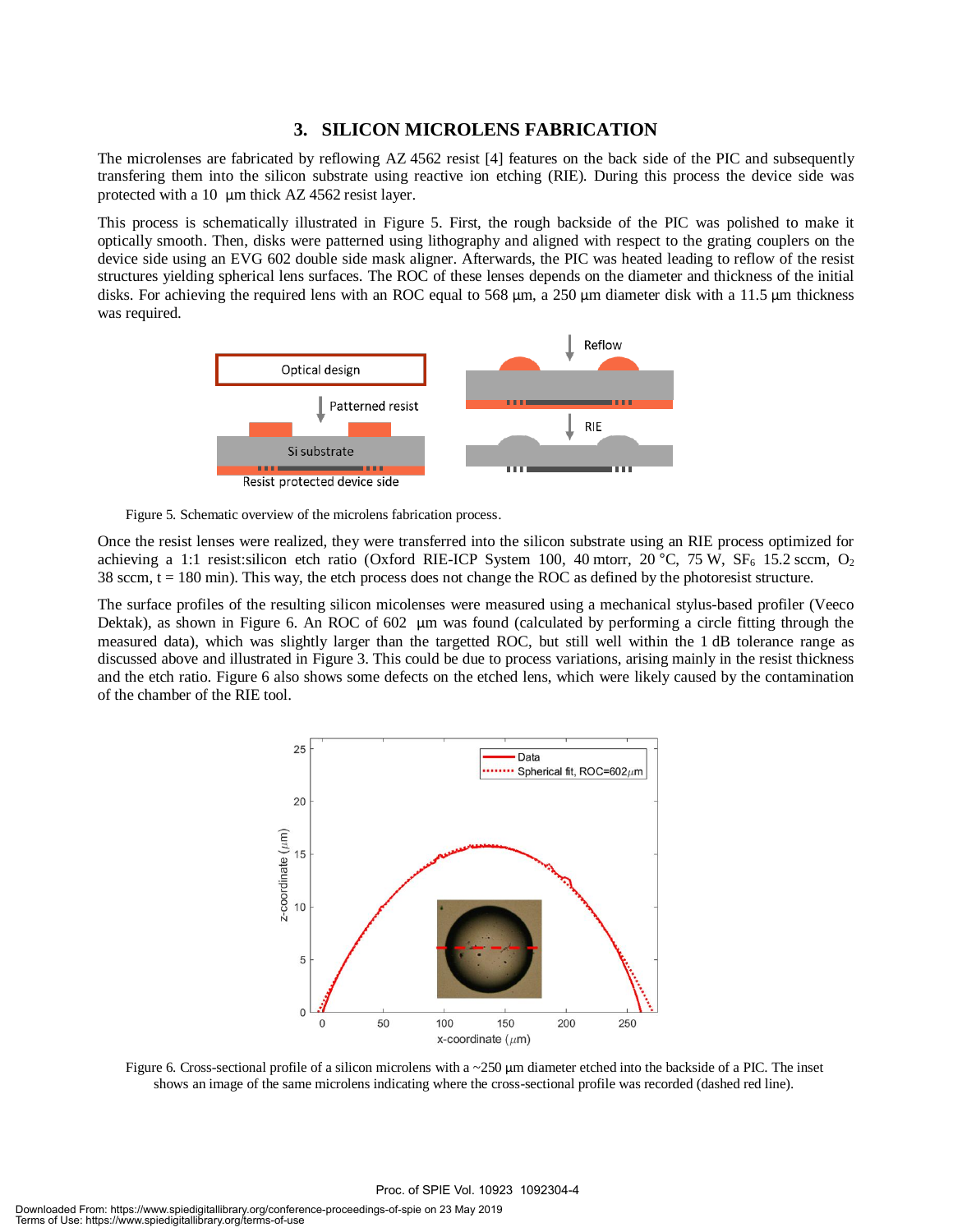The surface roughness of the silicon microlenses post etching was measured using an optical profiler (Veeco Wyko). After subtracting the desired spherical lens shape from the measured profile, a root-mean-square roughness below 7 nm was found, determined over the central  $50 \times 50 \mu m^2$  lens area.

#### **4. RESULTS: LATERAL ALIGNMENT TOLERANCES**

#### **4.1 Setup**

The alignment tolerance of the PIC with respect to an external readout system was assessed by launching a 40 μm diameter beam onto the input microlens using a thermally expanded core (TEC) SMF-28 single mode fiber, as illustrated in Figure 7. At the same time, a 50 μm diameter core multimode fiber was used as a collecting mechanism at the output side. Both fibers were placed as close to the microlens as possible (visually, using a camera system). A multimode fiber with large numerical aperture was chosen so that the coupling tolerances at the input side could be studied without needing to reposition the output fiber. This is an approximation for the situation in which a relatively large detector is used to inferface the output grating coupler.

The output multimode fiber was kept fixed while the TEC fiber was scanned over the input microlens in x- and ydirection in steps of 5  $\mu$ m. At each point  $(x,y)$ , the coupling efficiency was recorded for wavelengths between 1500 nm and 1620 nm using a tunable diode laser at the input (TE polarization) and photodiode at the output. The recorded signals were referenced to the power measured when directly connecting the tunable laser with the photodiode using a patchcord.



Figure 7. Test configuration for measuring the alignment tolerances on the incoupling side of the PIC.

#### **4.2 Results**

Figure 8 shows the measured insertion loss spectra at several x- and y-positions of the input fiber. When scanning the fiber in the y-direction (i.e. the longitudinal direction along the waveguide), it can be seen that the peak coupling efficiency experiences a blue-shift. This can be understood as follows. The microlens is designed to focus the collimated input beam onto its focal point, i.e. on the grating coupler, regardless of its  $(x,y)$ -position (approximately). This means, however, that the angle of incidence on the grating coupler will change as a function of the y-position, which is know to cause a shift in the insertion loss spectrum. Likewise, when scanning the fiber in the x-direction over the microlens, the incoupling angle in a direction transverse to the grating will change, leading to a reduction in coupling efficiency without spectral shift.

The positioning tolerance of the input beam can therefore best be determined at a fixed operation wavelength. Here, an operation wavelength  $\lambda = 1560$  nm was chosen since this wavelength yielded the maximum coupling efficiency at perfect alignment. As such, the insertion loss was determined as a function of input fiber position, in x- and y-direction, see Figure 9. From this plot, a 1 dB alignment tolerance of  $\pm 11 \,\mu m$  and  $\pm 8 \,\mu m$  was found in the x- and y-direction respectively. This is about 5 times larger than the case in which a grating coupler is directly interfaced with a single mode fiber.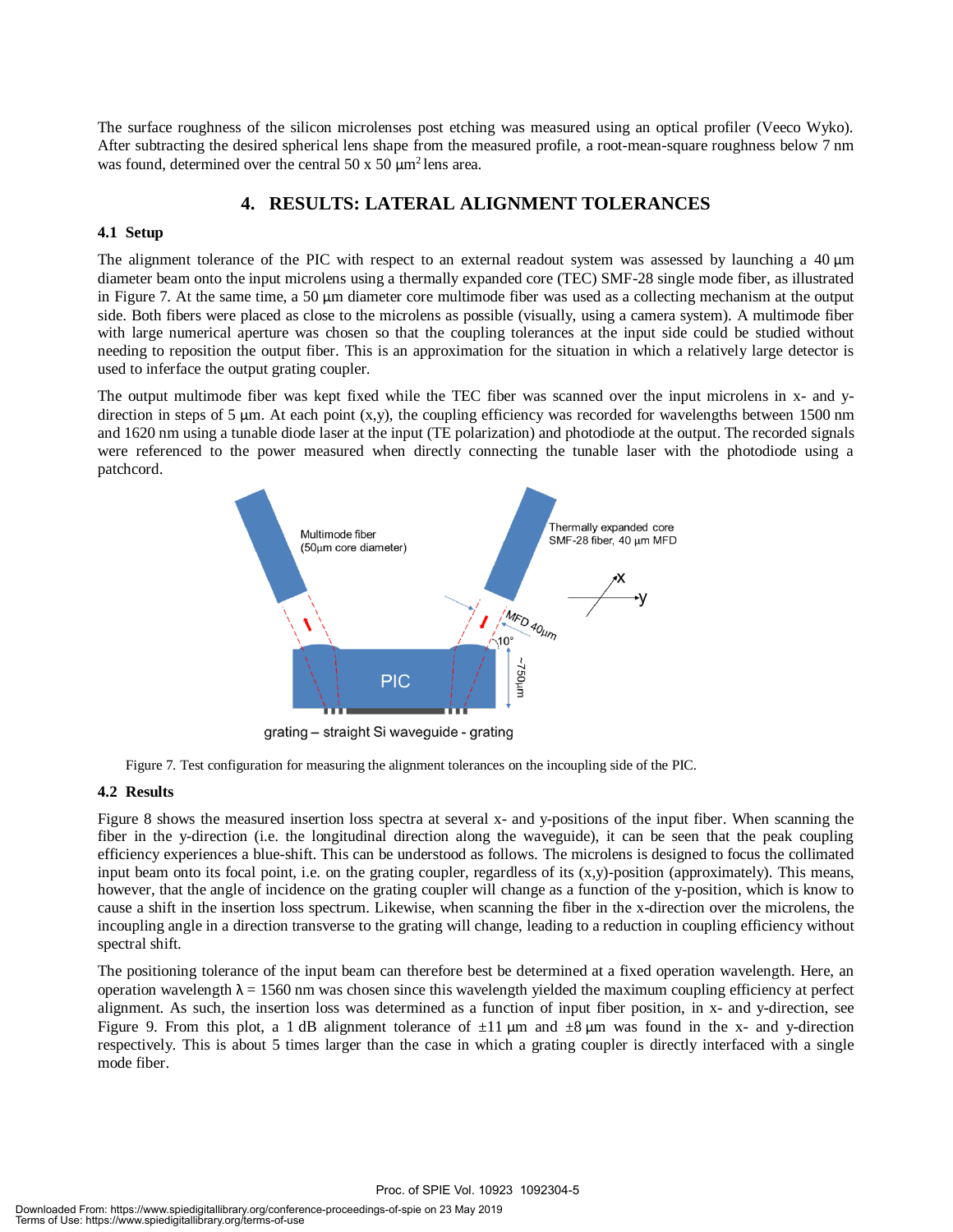Note that the overall peak coupling efficiency (-26 dB) is limited by the fact that in-house available chips with regular grating couplers were used which were not optimized for backside coupling. Furthermore, no anti-reflection coating was applied on the microlenses at this moment, leading to additional Fresnell losses. This back side coupling efficiency of a single grating was estimated by thinning a separate, but identical chip to 100  $\mu$ m, applying a 200 nm Si<sub>3</sub>N<sub>4</sub> anti-reflection coating and interfacing both grating couplers from the back side with SMF-28 single mode fibers. As such, a -11 dB coupling loss per grating coupler was measured, explaining a large part of the total insertion loss.



Figure 8. Evolution in the insertion loss spectra for sweeping the input fiber in the y-direction (left) and x-direction (right).



Figure 9. Relative coupling loss as a function of input fiber position in x- and y-direction, from which the 1 dB alignment tolerance can be extracted.

#### **5. CONCLUSIONS**

A concept for relaxing the alignment tolerances of a photonic integrated circuit (with grating couplers) with respect to a readout system was presented. Using microlenses monolithically integrated on the chip backside, a 1 dB alignment tolerance of  $\pm 11$  μm and  $\pm 8$  μm in the direction along and across the grating coupler was found respectively. The overall peak coupling efficiency can be improved by optimizing the grating couplers for downward directionality, by applying an anti-reflection coating on the microlenses and by further fine-tuning of the etching process. The concept is especially useful for sensor applications, since the chips can more easily be replaced without the need for very accurate alignment.